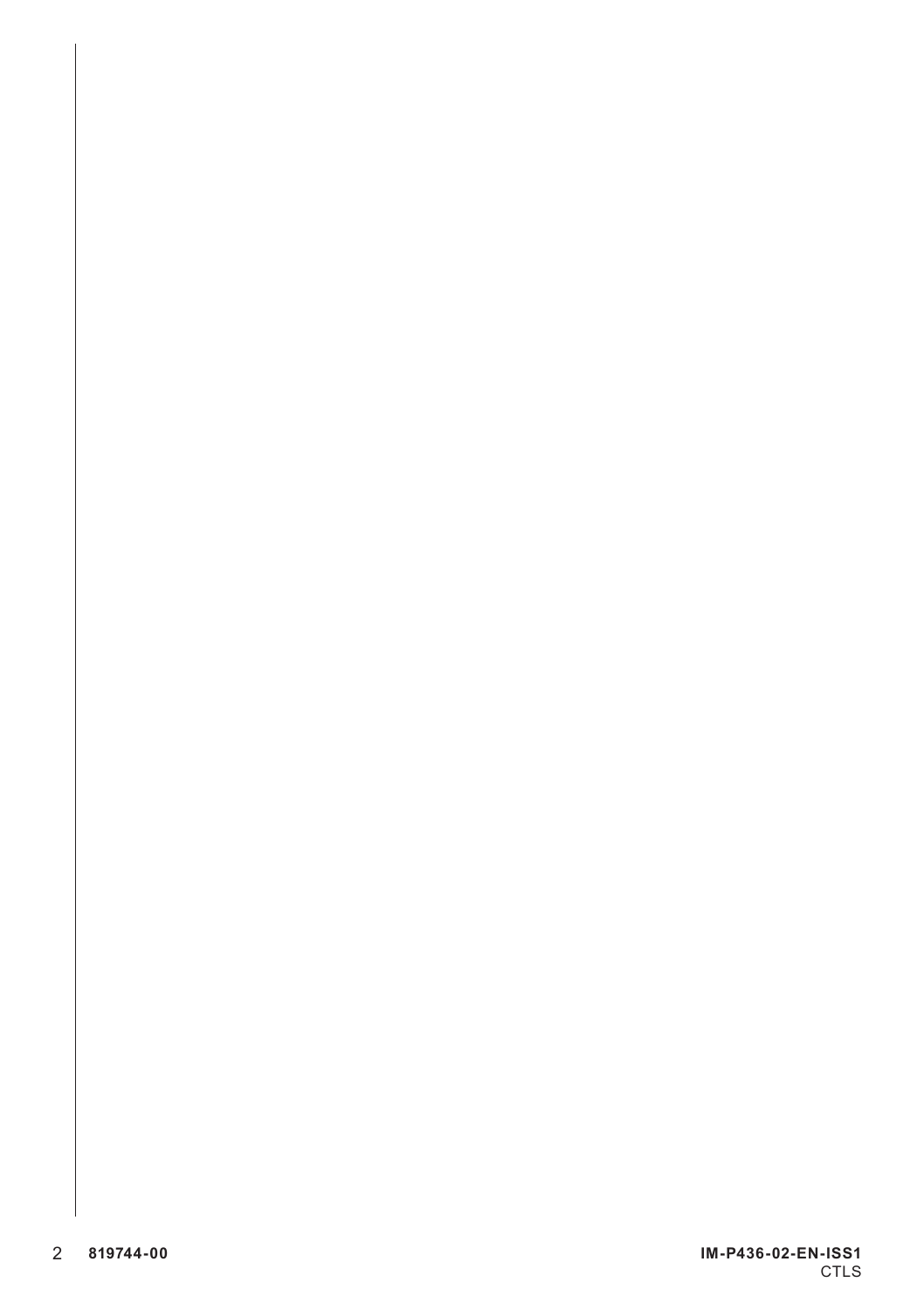## **Contents**

- 1 Safety information
- 2 General product information
- 3 Installation and commissioning
- 4 Operation
- 5 Spare parts and maintenance

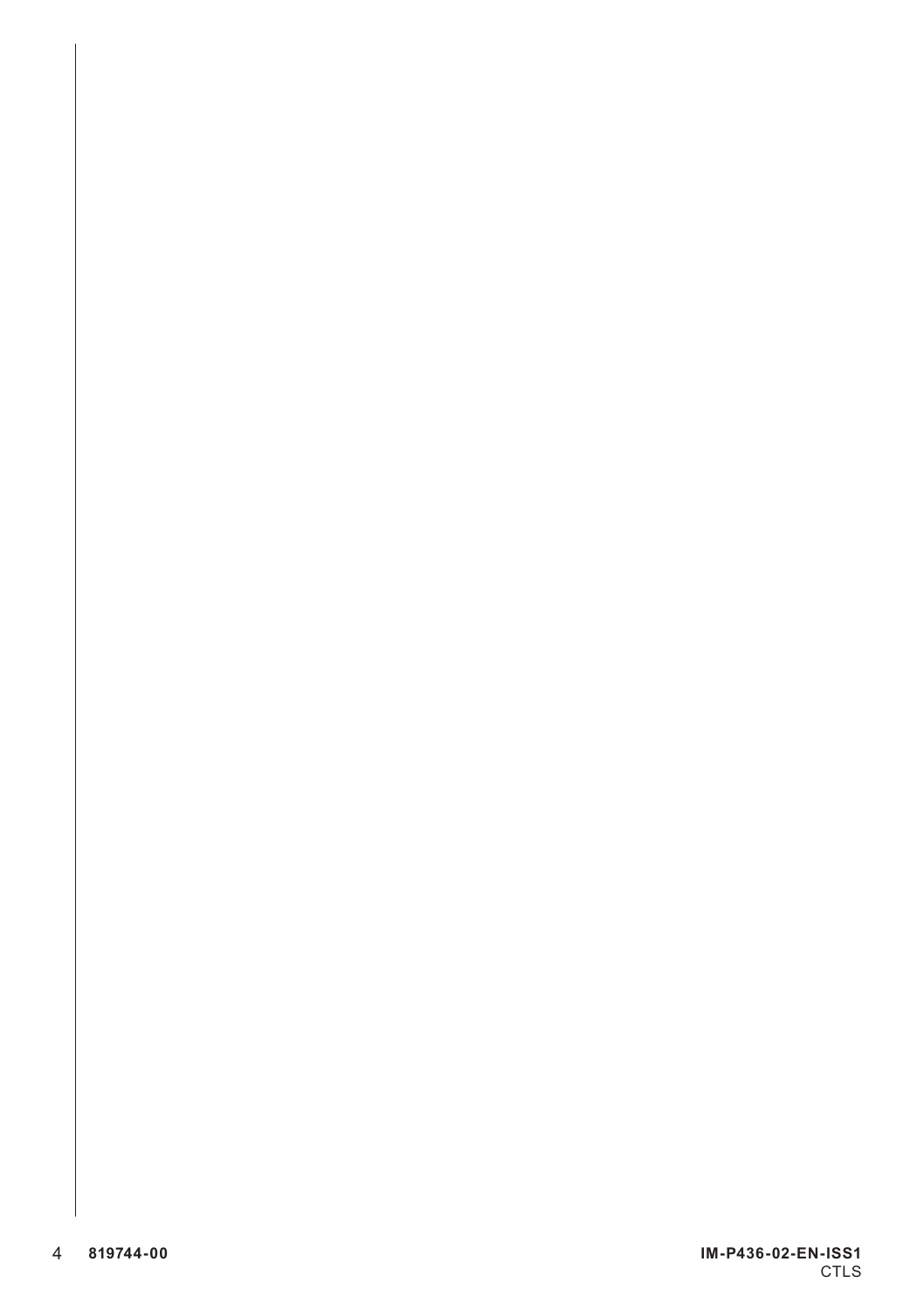**Intended use 1.1**<br>Referring to the Installation and Maintenance Instructions, name-plate and Technical Information **Sheet, check that the product is suitable for the intended use/application. The products comply with the requirements of the European Pressure Equipment Directive 2014/68/EU and fall within the category 'SEP'.** 

**It should be noted that products within this category are required by the Directive not to carry** 

the  $\epsilon$  mark.

- **i) The products have been specifically designed for use on compressed air, which is in Group 2 of the above mentioned Pressure Equipment Directive. The products' use on other fluids may be possible but, if this is contemplated, GESTRA should be contacted to confirm the suitability of the product for the application being considered.**
- **ii) Check material suitability, pressure and temperature and their maximum and minimum values. If the maximum operating limits of the product are lower than those of the system in which it is being fitted, or if malfunction of the product could result in a dangerous overpressure or overtemperature occurrence, ensure a safety device is included in the system to prevent such over-limit situations.**
- **iii) Determine the correct installation situation and direction of fluid flow.**
- **iv) GESTRA products are not intended to withstand external stresses that may be induced by any system to which they are fitted. It is the responsibility of the installer to consider these stresses and take adequate precautions to minimise them.**
- **v) Remove protection covers from all connections and protective film from all name-plates, where appropriate, before installation on steam or other high temperature applications.**

**Access 1.2 Ensure safe access and if necessary a safe working platform (suitably guarded) before attempting to work on the product. Arrange suitable lifting gear if required.**

**Lighting 1.3 Ensure adequate lighting, particularly where detailed or intricate work is required.**

#### **Hazardous liquids or gases in the pipeline 1.4**

**Consider what is in the pipeline or what may have been in the pipeline at some previous time. Consider: flammable materials, substances hazardous to health, extremes of temperature.**

#### **Hazardous environment around the product 1.5**

**Consider: explosion risk areas, lack of oxygen (e.g. tanks, pits), dangerous gases, extremes of temperature, hot surfaces, fire hazard (e.g. during welding), excessive noise, moving machinery.**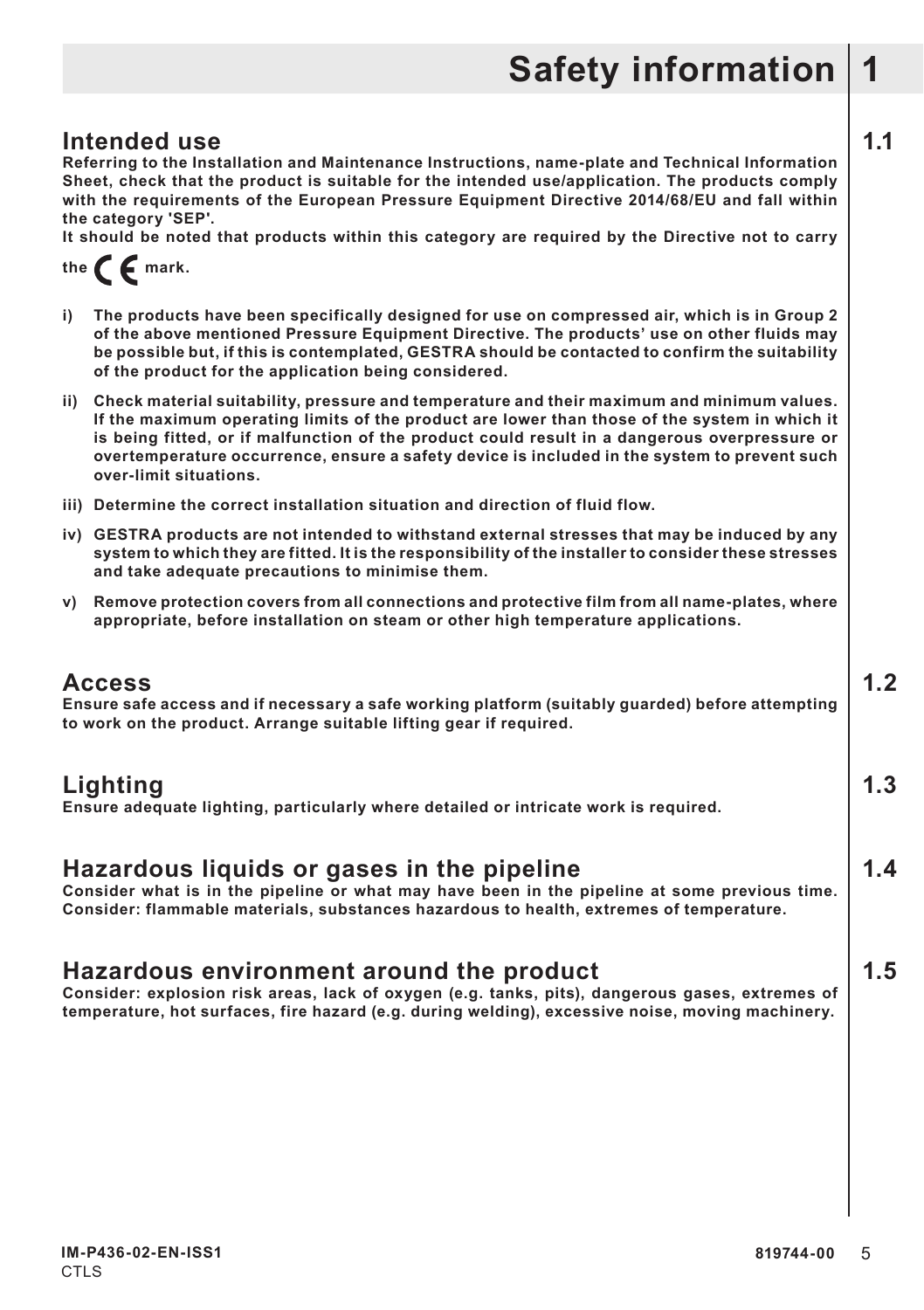#### **1.6 The system**

**Consider the effect on the complete system of the work proposed. Will any proposed action (e.g. closing isolation valves, electrical isolation) put any other part of the system or any personnel at risk?** 

**Dangers might include isolation of vents or protective devices or the rendering ineffective of controls or alarms. Ensure isolation valves are turned on and off in a gradual way to avoid system shocks.**

#### **1.7 Pressure systems**

**Ensure that any pressure is isolated and safely vented to atmospheric pressure. Consider double isolation (double block and bleed) and the locking or labelling of closed valves. Do not assume that the system has depressurised even when the pressure gauge indicates zero.**

#### **1.8 Temperature**

**Allow time for temperature to normalise after isolation to avoid danger of burns.**

#### **1.9 Tools and consumables**

**Before starting work ensure that you have suitable tools and/or consumables available. Use only genuine GESTRA replacement parts.**

#### **1.10 Protective clothing**

**Consider whether you and/or others in the vicinity require any protective clothing to protect against the hazards of, for example, chemicals, high/low temperature, radiation, noise, falling objects, and dangers to eyes and face.**

#### **1.11 Permits to work**

**All work must be carried out or be supervised by a suitably competent person.**

**Installation and operating personnel should be trained in the correct use of the product according to the Installation and Maintenance Instructions.**

**Where a formal 'permit to work' system is in force it must be complied with. Where there is no such system, it is recommended that a responsible person should know what work is going on and, where necessary, arrange to have an assistant whose primary responsibility is safety. Post 'warning notices' if necessary.**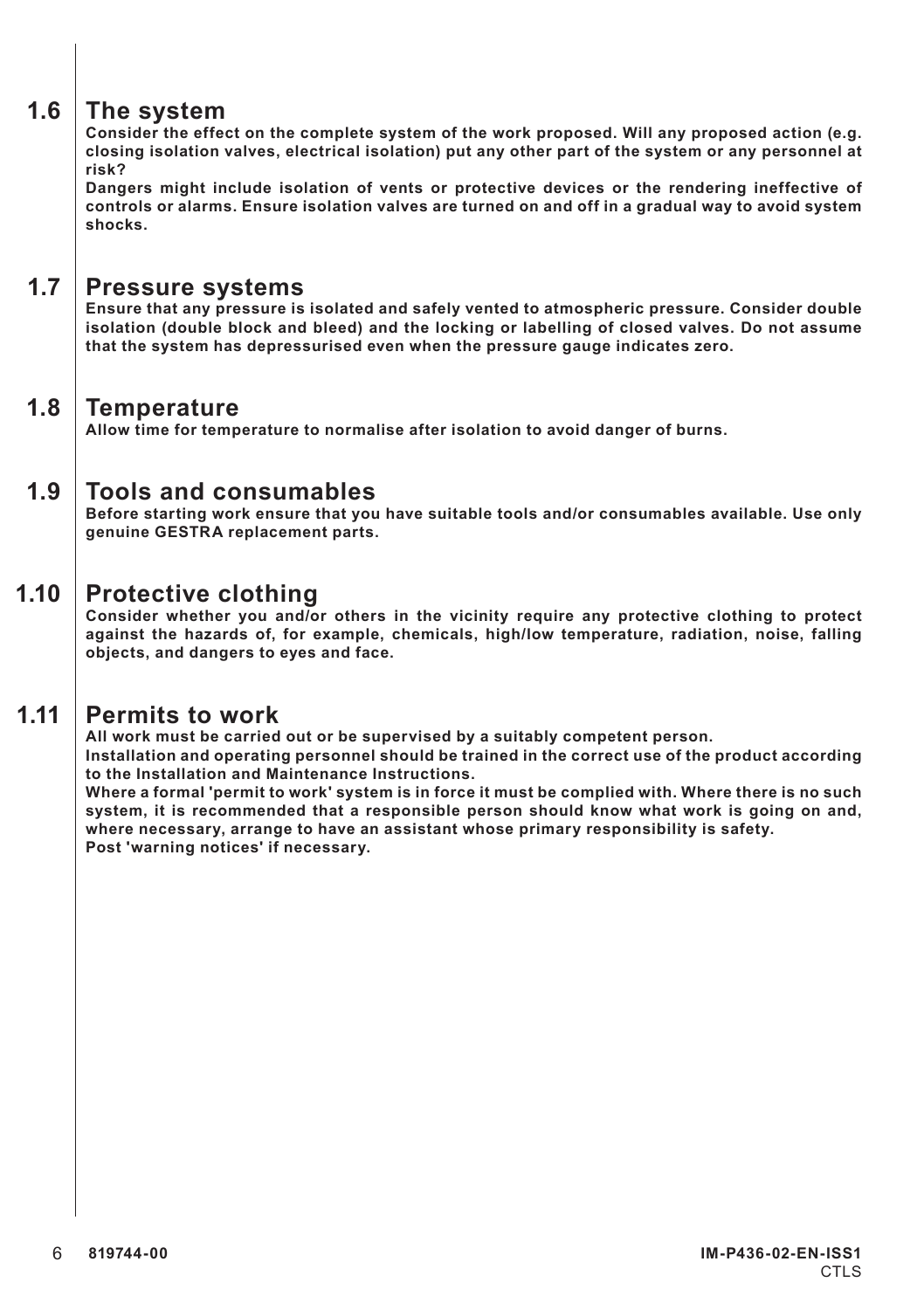**Handling 1.12 Manual handling of large and/or heavy products may present a risk of injury. Lifting, pushing, pulling, carrying or supporting a load by bodily force can cause injury particularly to the back. You are advised to assess the risks taking into account the task, the individual, the load and the working environment and use the appropriate handling method depending on the circumstances of the work being done.**

#### **Residual hazards 1.13**

**In normal use the external surface of the product may be very hot. If used at the maximum permitted operating conditions the surface temperature of some products may reach temperatures of 90 °C (194 °F).**

**Many products are not self-draining. Take due care when dismantling or removing the product from an installation (refer to 'Maintenance instructions').**

**Freezing 1.14 Provision must be made to protect products which are not self-draining against frost damage in environments where they may be exposed to temperatures below freezing point.**

**Disposal 1.15 Unless otherwise stated in the Installation and Maintenance Instructions, this product is recyclable and no ecological hazard is anticipated with its disposal providing due care is taken.**

#### **Returning products 1.16**

**Customers and stockists are reminded that under EC Health, Safety and Environment Law, when returning products to GESTRA they must provide information on any hazards and the precautions to be taken due to contamination residues or mechanical damage which may present a health, safety or environmental risk. This information must be provided in writing including Health and Safety data sheets relating to any substances identified as hazardous or potentially hazardous.**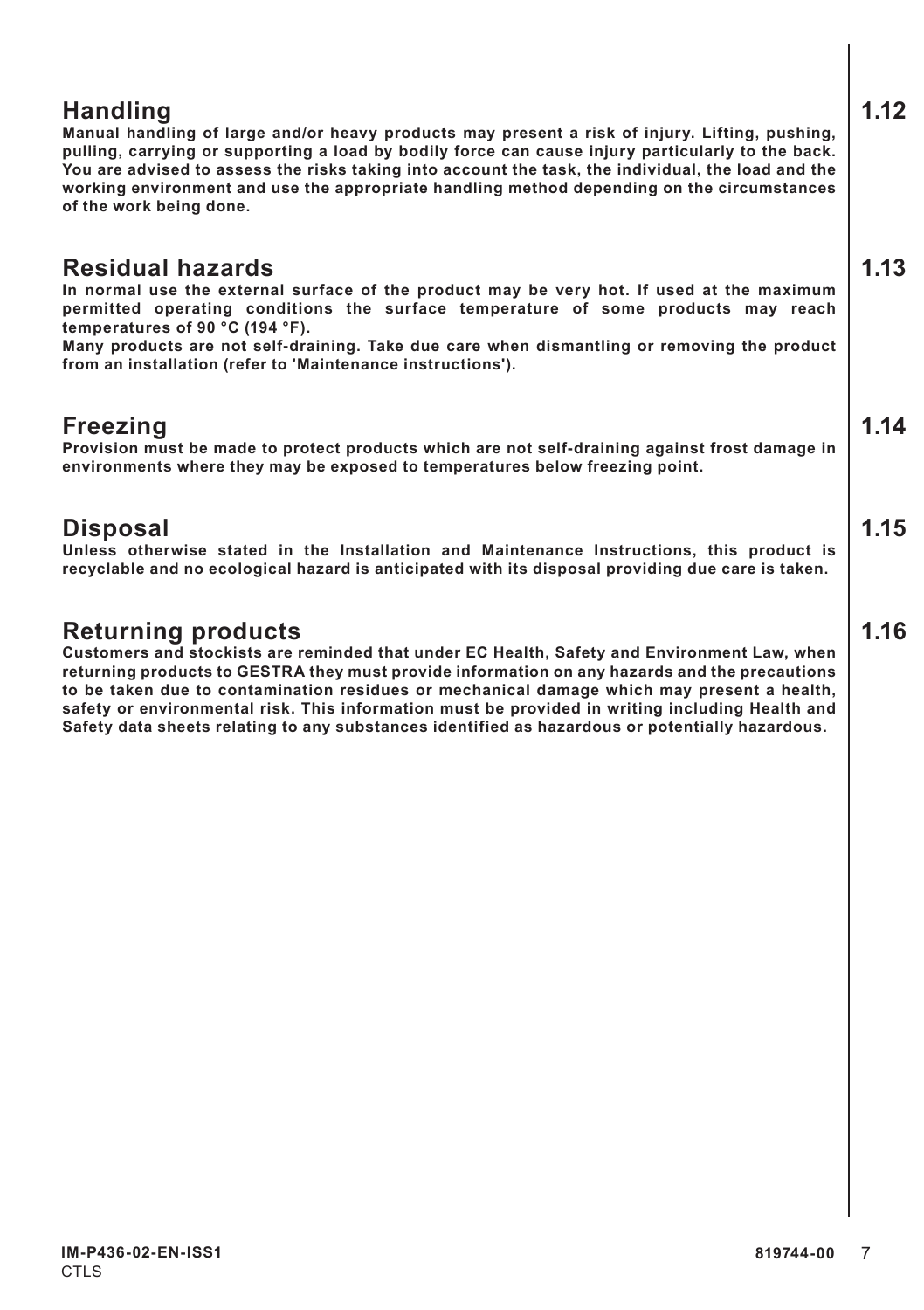## **2 General product information**

#### **2.1 General description**

The MPC range of (self-relieving) high efficiency oil removing filter/regulators provide very high quality compressed air, with accurate pressure control, for pneumatic actuators and general purpose systems.

#### **How efficient is the MPC product range?**

The MPC coalescing filters when tested to BS 3928 or the D.O.P. test, are more than 99.99% efficient. In the sodium flame test (BS 3928) the element is challenged by a cloud of salt particles of mass mean diameter of 0.6 micron.

In the American D.O.P. test, a cloud of droplets of mass mean diameter 0.3 micron is used.

#### **Available types supplied as standard**

**MPC1** Metal bowl with manual drain and tamper-proof cap. **MPC2** Polycarbonate bowl with manual drain.

**MPC2A** Metal bowl with autodrain.

#### **MPC optional extras - Selection table**

- **S** = Supplied as standard
- **OE** = optional extra
	- = not available

| Feature                     |                   | MPC1 | MPC <sub>2</sub> | MPC2A     |
|-----------------------------|-------------------|------|------------------|-----------|
|                             | Without drain     |      | <b>OE</b>        |           |
| Polycarbonate bowl          | With manual drain |      | s                |           |
| Bowl guard                  |                   |      | 0E               |           |
|                             | With manual drain | s    | <b>OE</b>        |           |
| Metal bowl (no sight glass) | With autodrain    |      |                  | s         |
| Tamper-proof cap            | With locking seal | S    | <b>OE</b>        | <b>OE</b> |
|                             | 50 mm Ø           |      | <b>OE</b>        | <b>OE</b> |
| Pressure gauge              | 40 mm Ø           | s    | <b>OE</b>        | <b>OE</b> |
| Type 8 mounting bracket     |                   |      | <b>OE</b>        | <b>OE</b> |
| FK21 fixing kit             |                   | s    | <b>OE</b>        | <b>OE</b> |
| Aluminium locking ring      |                   | S    | <b>OE</b>        | <b>OE</b> |

**Note:** Airsets consist of an MPC with a 40 mm Ø pressure gauge, locking seal and FK21 fixing kit. A tamperproof cap with locking seal is recommended as an optional extra for MPC2 and MPC2A airsets.

#### **2.2 Sizes and pipe connections**

**¼**" screwed BSP (BS 21-Rp, ISO 7)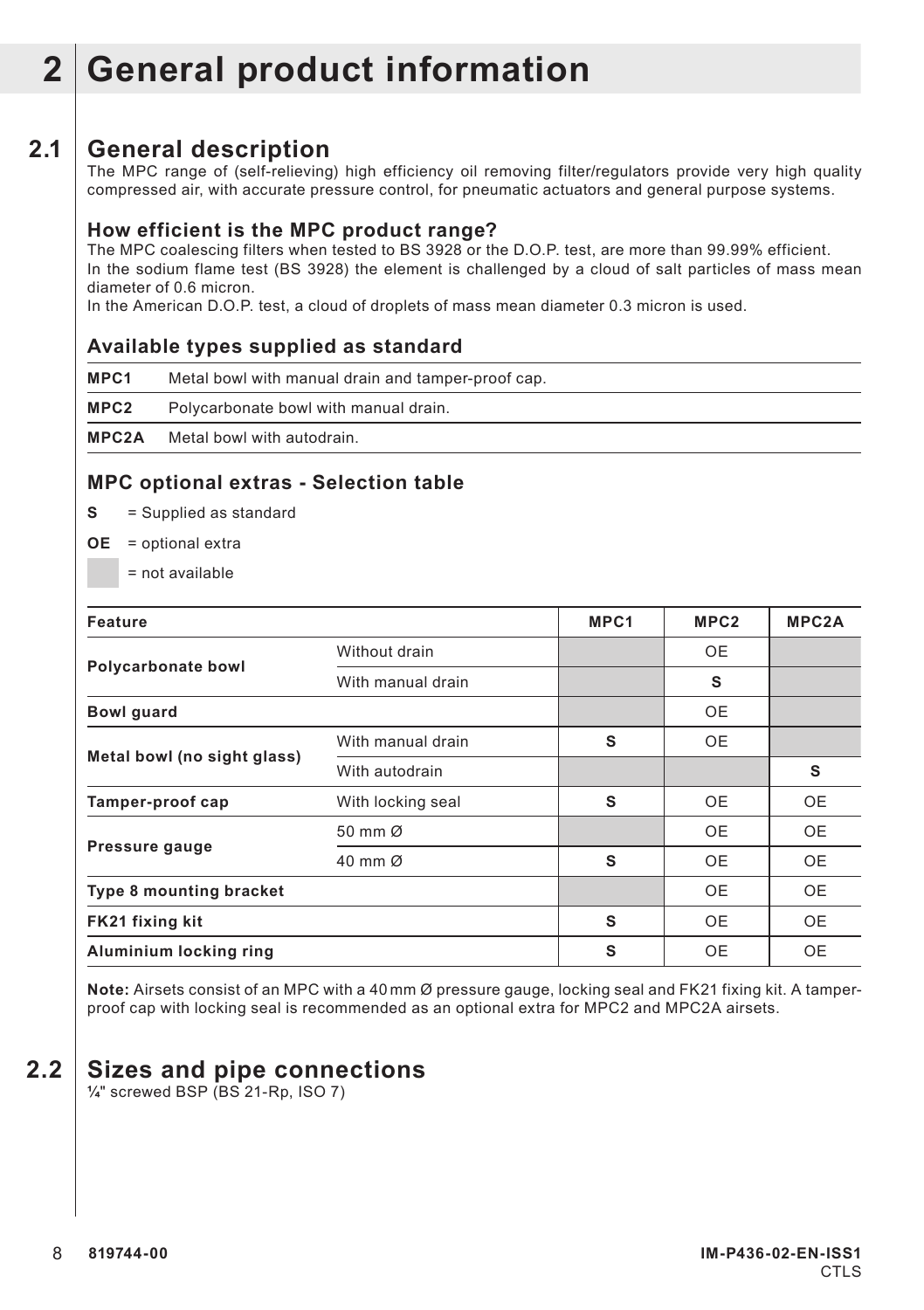# Polycarbonate bowl  $\hskip 1.5cm 10$  bar g @ 50  $^{\circ}$ C  $\hskip 1.5cm (145$  psi g @ 122  $^{\circ}$ F) Metal bowl 17 bar g @ 80 °C (246.5 psi g @ 176 °F) **Materials 2.5**  $\overline{\phantom{a}}$ **MPC2** shown with optional pressure gauge

## **Operating pressure ranges 2.3**

All regulators can be adjusted to zero pressure, or above the figures shown. The operating range is marked on the unit:

0.2 - 2.0 bar g (White) 0.3 - 4.0 bar g (Pink) 0.7 - 9.0 bar g (Black)

#### **Operating limits 2.4**

| Maximum pressure/<br>temperature | Polycarbonate bowl | 10 bar q @ 50 $^{\circ}$ C | $(145 \text{ psi } q \text{ @ } 122 \text{ } ^{\circ} \text{F})$   |
|----------------------------------|--------------------|----------------------------|--------------------------------------------------------------------|
|                                  | Metal bowl         | 17 bar q @ 80 $^{\circ}$ C | $(246.5 \,\text{psi} \, \text{g} \, \text{m} \, 176 \, \text{°F})$ |

| Part            | Material                         |  |  |
|-----------------|----------------------------------|--|--|
| Body            | Aluminium - anodised finish      |  |  |
| Plastic bowl    | Polycarbonate or aluminium alloy |  |  |
| Bonnet assembly | Polycarbonate or alluminium      |  |  |
| Filter element  | Microfibre/stainless steel       |  |  |
| Valve           | <b>Nitrile</b>                   |  |  |

**Fig. 1 MPC2 high efficiency compressed air filter/regulator**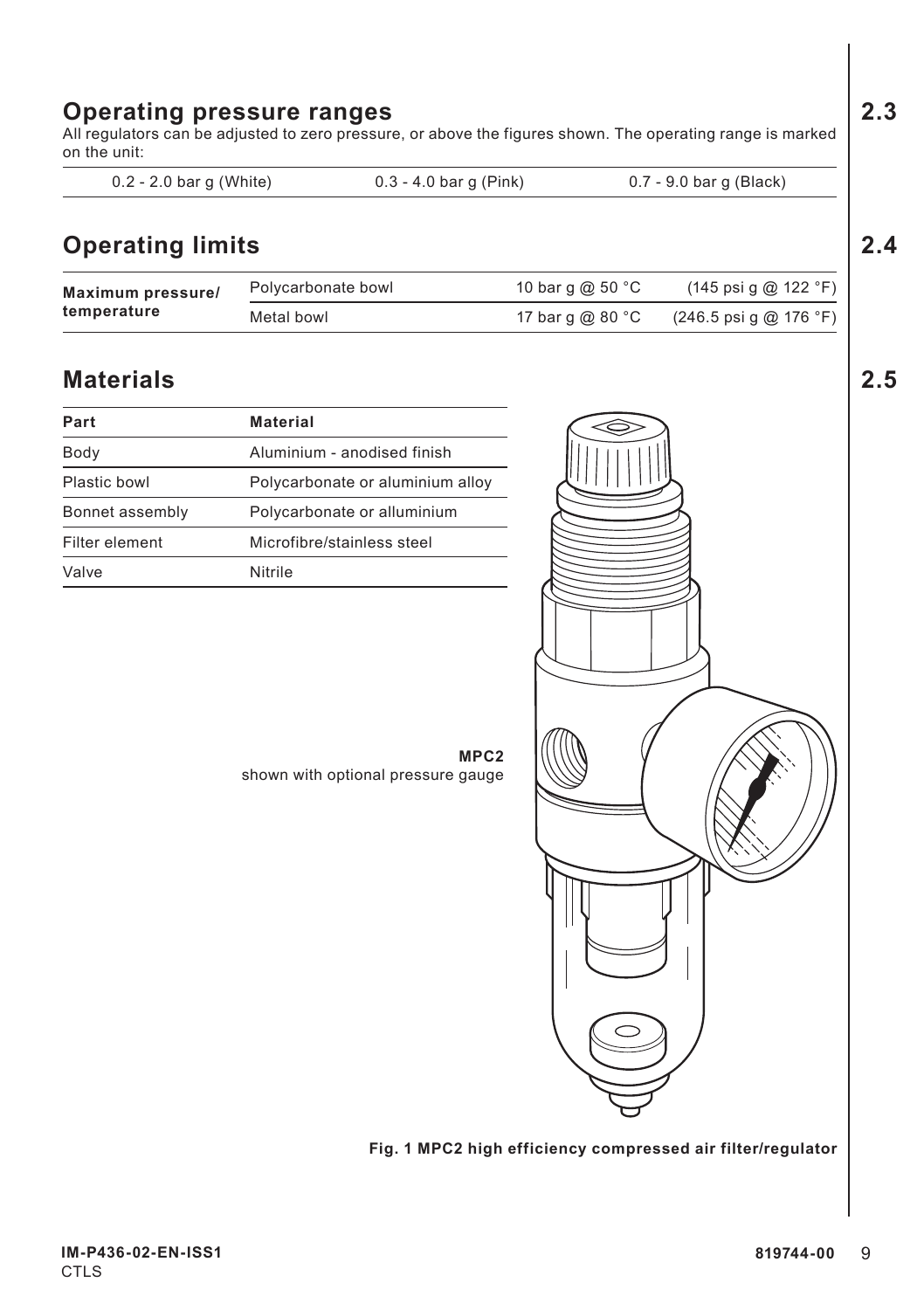## **3 Installation and commissioning**

#### **Note: Before actioning any installation observe the 'Safety information' in Section 1.**

Referring to the Installation and Maintenance Instructions, name-plate and Technical Information Sheet, check that the product is suitable for the intended installation.

#### **3.1 Specific product safety information**

Polycarbonate bowls may be attacked by phosphate ester based fluids, solvents, chemical cleaners, carbon tetrachloride, etc. These and any other substances should not be allowed to come into contact with this component. Certain compressor lubricating oils also contain additives harmful to polycarbonate. Where there is any doubt we recommend, in the interests of personal safety, that bowl guards or metal bowls be fitted.

#### **3.2 General information**

#### **Dimensions (approximate) in millimetres**

**Type 8 mounting bracket (Fig. 2) and mounting ring for general installations**

The filter/regulator can be mounted using this zinc plated mild steel bracket and aluminium mounting ring. Both items are optional extras and must be specified when placing an order.



#### **FK21 fixing kit (Fig. 3)**

The FK21 fixing kit is required to mount the MPC2 onto the GESTRA range of PN pneumatic actuators. The fixing kit and aluminium mounting ring are optional extras and must also be specified when placing an order.



#### **MPC2**

**The MPC2 high efficiency compressed air filter/ regulator (Fig. 4)**

**Dimensions/weight (approximate) in mm and kg**

| Unit                   | Size | A  | в            | C         | E <sub>1</sub> |    | E1 Weight |
|------------------------|------|----|--------------|-----------|----------------|----|-----------|
| $MPC1$ $\frac{1}{4}$ " |      |    | 75 167 41 25 |           |                |    | 02        |
| $MPC2$ $\frac{1}{4}$ " |      | 65 |              | 155 41 25 |                | 45 | 02        |
| MPC2A $\frac{1}{4}$ "  |      |    | 75 167 41    |           | 25             |    | 02        |

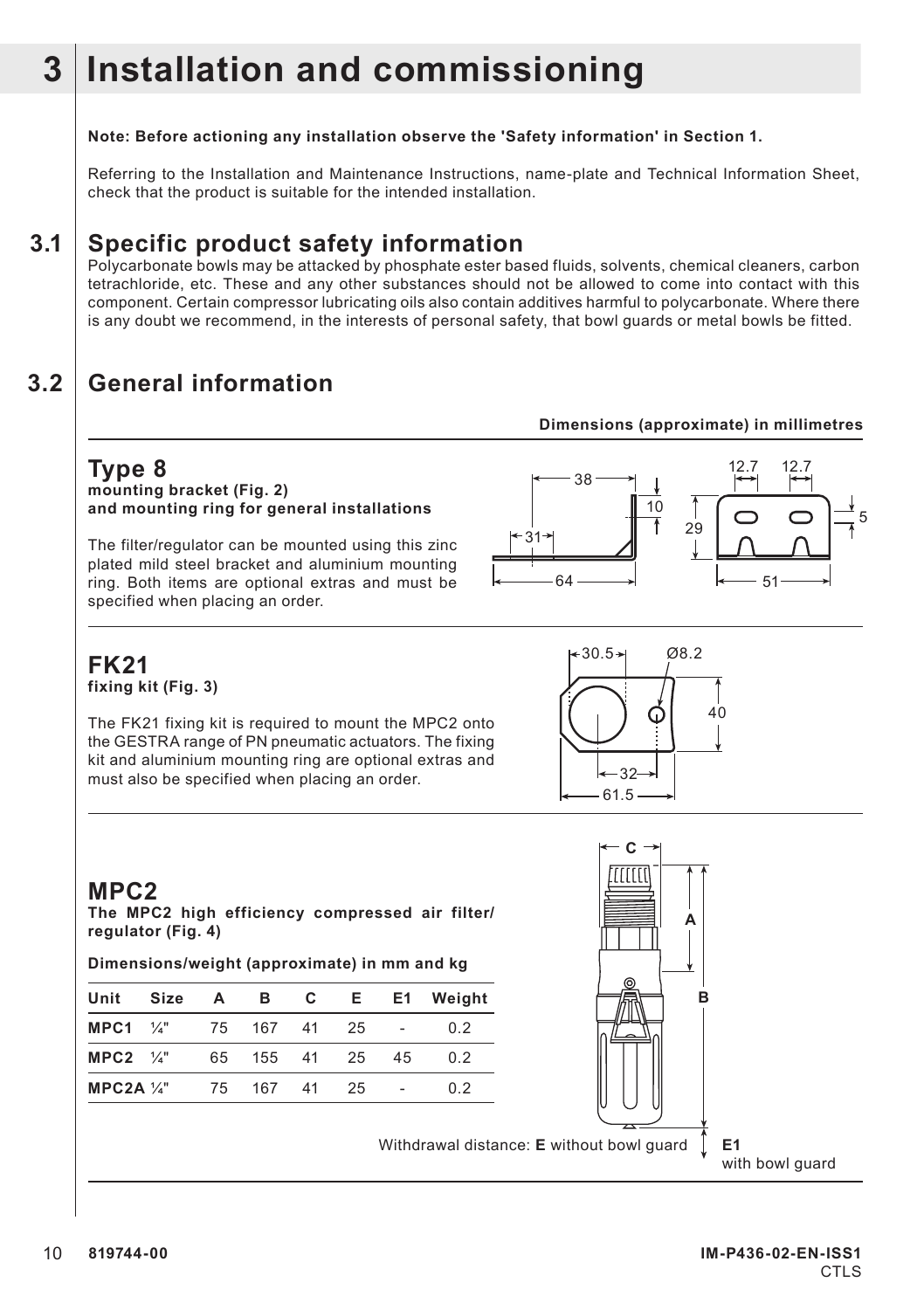#### **Installation 3.3**

- **3.3.1** The unit should be fitted in horizontal pipework with the bowl vertically downwards.
- **3.3.2** Adequate space should be provided around the unit to allow easy access for routine servicing requirements (see Figure 4 for withdrawal distances).
- **3.3.3** Connect the unit so that the airflow is in the direction indicated by the arrow on the body.
- **3.3.4** The unit should be installed as close as possible to the equipment it is serving.
- **3.3.5** The body has two R<sup>1/8"</sup> ports, one of which is available for fitting a pressure gauge to register the secondary pressure. In the event that a pressure gauge is not fitted, this port should be blanked off with the blank plug provided. Ensure that the range of the pressure gauge corresponds with that of the main control spring as indicated on the unit. The second port should not be used for any purpose and is sealed with a factory fitted plug which should not be removed.
- **3.3.6** Do not overload the filter cartridge (see Section 4 Operation) or there will be a reduction in its efficiency and/or life. On heavily contaminated systems, it is advisable to fit a conventional pneumatic filter (International or Miniature) immediately in front of the unit for maximum efficiency and life cycle.
- **3.3.7** The polycarbonate bowl may be fitted with a bowl guard, or replaced with a metal bowl.

#### **Adjustment 3.4**

- **-** If a locking seal (**18**) is fitted, remove it to readjust the set pressure to the required value.
- **-** Lift the locking ring (**11**).
- **-** Turn the adjustment knob (**10**) clockwise to increase the pressure.
- **-** Depress the locking ring (**11**) to lock.

**Note:** A metal tamper-proof cap (an optional extra) may be fitted over the adjustment housing. It is recommended that all adjustments be made under flowing conditions. There will be a slight increase in set pressure when the flow stops.

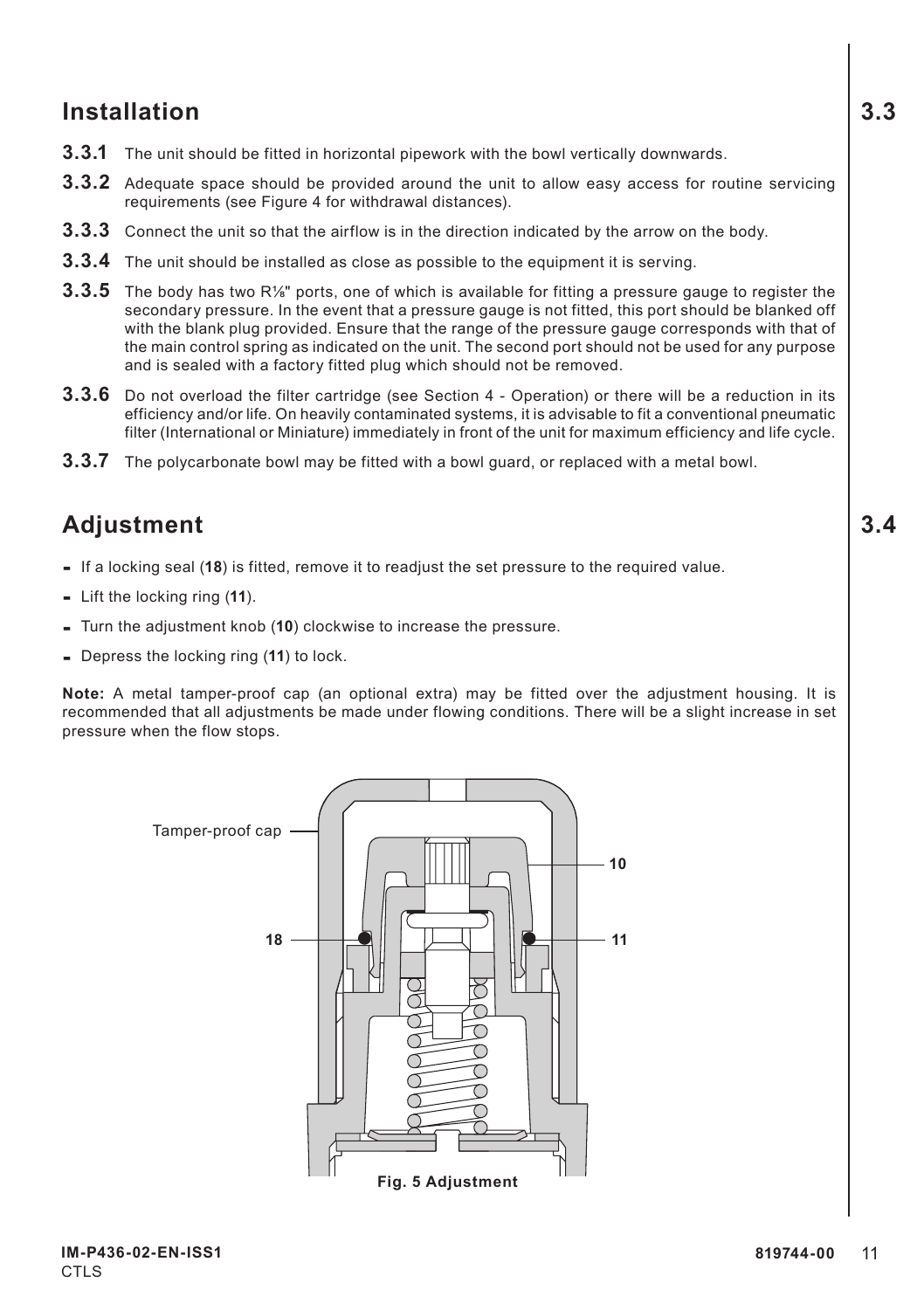## **4 Operation**

#### **4.1 Operating principals**

These units filter out solid contaminants and remove oil and water liquids and aerosols, by coalescing. Contaminated air flows to the inside of the filter cartridge. The cartridge contains a labyrinth of micro fibres which will trap solid particles down to sub micron size. Fine liquid mist and aerosols on their journey through the depth of the element, will strike one or other of the fibres and will be retained on them by inter-molecular forces.

As the droplets migrate through the element due to the air flow, they will join (coalesce) with others, growing in size. A specially designed porous plastic sock forms the outer layer of the filter cartridge. This encourages further coalescing, so that the droplet mass is sufficient to allow it to gravitate to the sump of the filter from which they can be drained manually. The porous plastic sock also reduces the possibilty of re-entrainment.

With the adjustment knob (**10**) rotated fully anticlockwise, the valve return spring (**17**) will keep the main valve (**12**) shut. Clockwise rotation of the adjustment knob will compress the main control spring (**15**), deflect the diaphragm assembly (**14**) downwards, opening the main valve (**12**). As air flows to the downstream (**13**) side of the filter/regulator, the secondary pressure increases. The secondary pressure is sensed on the underside of the diaphragm. As the controlled pressure varies, so does the force on the underside of the diaphram. When this force (proportional to the secondary pressure) equals the compression in the main control spring, the main valve will shut. Any fall in the secondary pressure will cause the main valve to open sufficiently to meet the air flow requirements and maintain the set secondary pressure.

Any appreciable rise in the secondary pressure from its set value will cause the diaphragm and the pushrod (**16**) to lift. This will allow air to escape through the centre of the push rod to atmosphere. When excess pressure has vented, the orifice in the pushrod will reseat on the main valve.

Ensure that the bowl is regularly drained by means of the quick action drain valve (**9**).

Do not exceed the maximum flowrate (for any given pressure) as shown in Section 4.3 or there is every chance that some of the coalesced liquids will be re-entrained and carried on downstream.

#### **4.2 Performance selection (with primary pressure 10 bar)**

For any specified primary filtration pressure, there is a maximum recommended air flowrate. Keeping within this, will ensure that the element performance maintains the stated high efficiency levels, particularly for the removal of oil and water contaminants.

#### **4.3 Maximum secondary flow at peak performance**

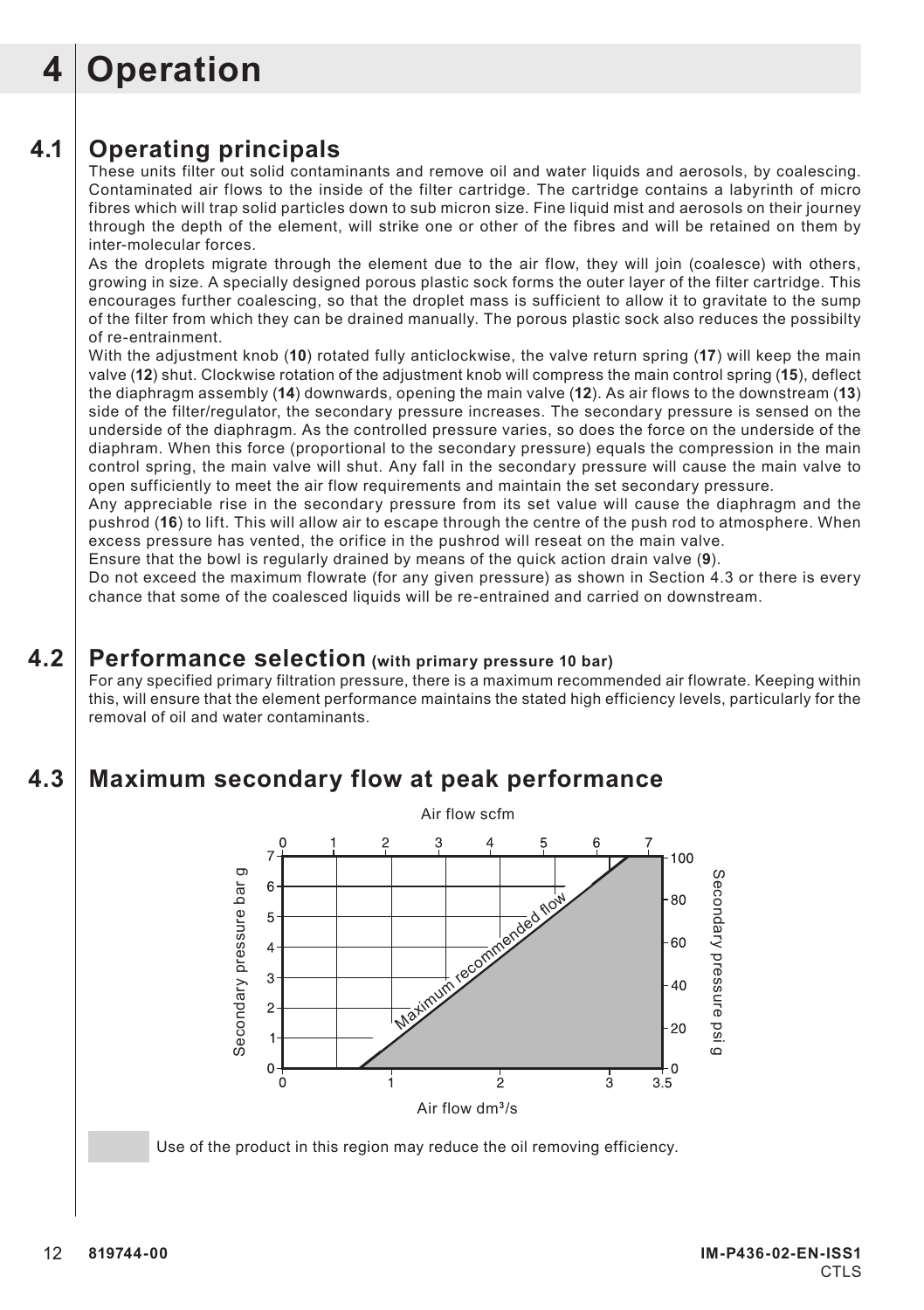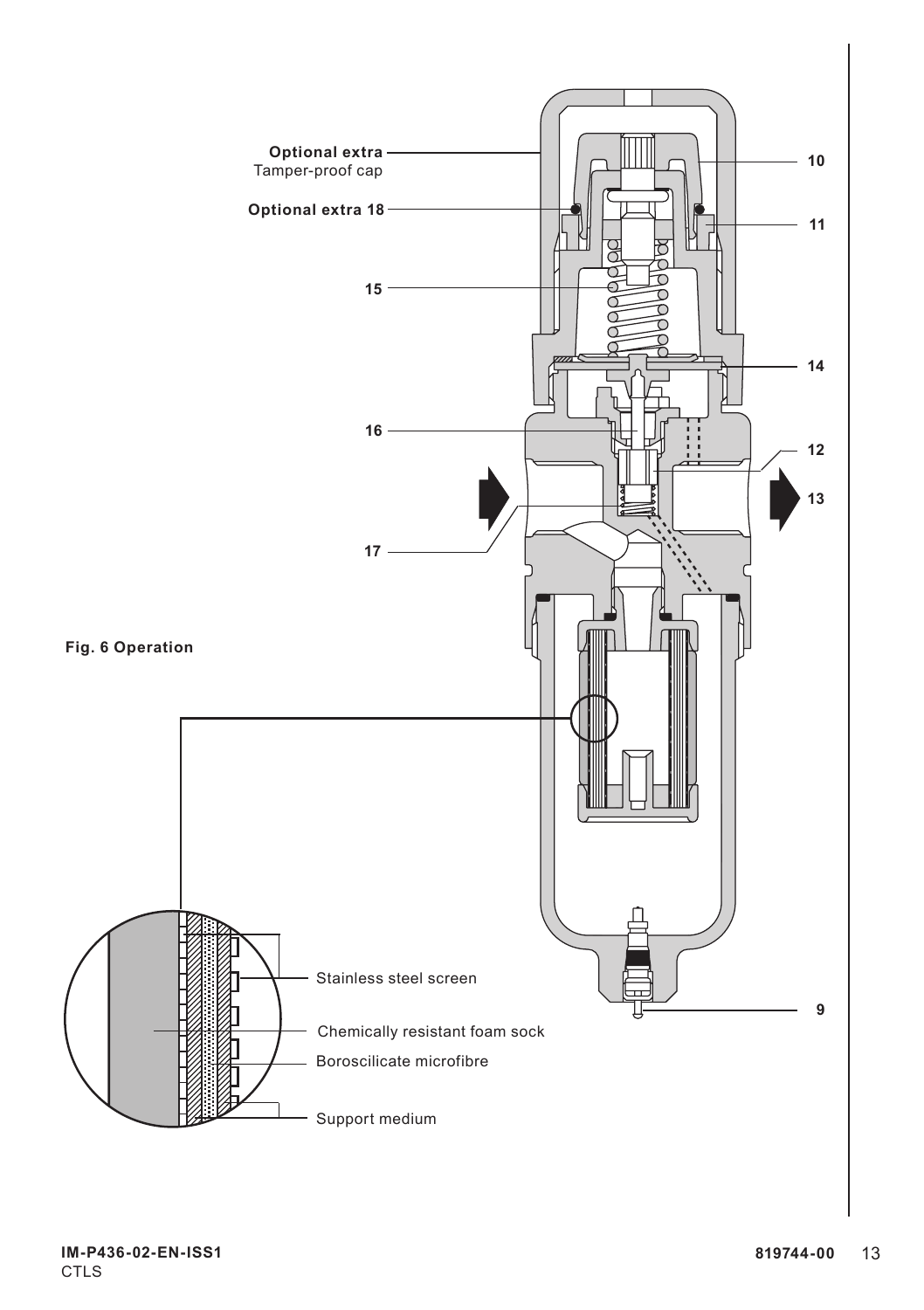## **5 Spare parts and maintenance**

#### **5.1 Spare parts**

The spare parts available are detailed below. No other parts are supplied as spares.

#### **Available spares**

| Polcarbonate bowl, Metal bowl, Drain assembly (specify with or without drain) |       |
|-------------------------------------------------------------------------------|-------|
| Element and 'O' ring set                                                      | 2.3.4 |
| Bowl guard assembly (MPC2 only)                                               | 5.6.7 |

**Note:** In the interests of safety GESTRA recommend that a bowl guard (an optional extra) should be fitted to polycarbonate bowls.

#### **How to order spares**

Always order spares by using the desciption given in the column headed 'Available spares' and state the size and type of unit.

**Example:** 1 - Element and 'O' ring set for a MPC2 high efficiency compressed air filter/regulator.

#### **5.2 Maintenance**

#### **To service the filter (no tools required):**

- **-** Isolate the main air supply.
- **-** Release the pressure by turning the main control knob (**8**) fully anticlockwise, remove the bowl guard if fitted and depress the drain valve (**9**).
- **-** Remove the bowl (**1**) and unscrew the filter element assembly (**2**, **3** and **4**).
- **-** Clean the bowl using soap and water and dry with a lint free cloth.
- **-** Reassemble in reverse order, ensuring that the element 'O' ring (**4**) is fitted.
- **-** The bowl should be firmly hand tightened.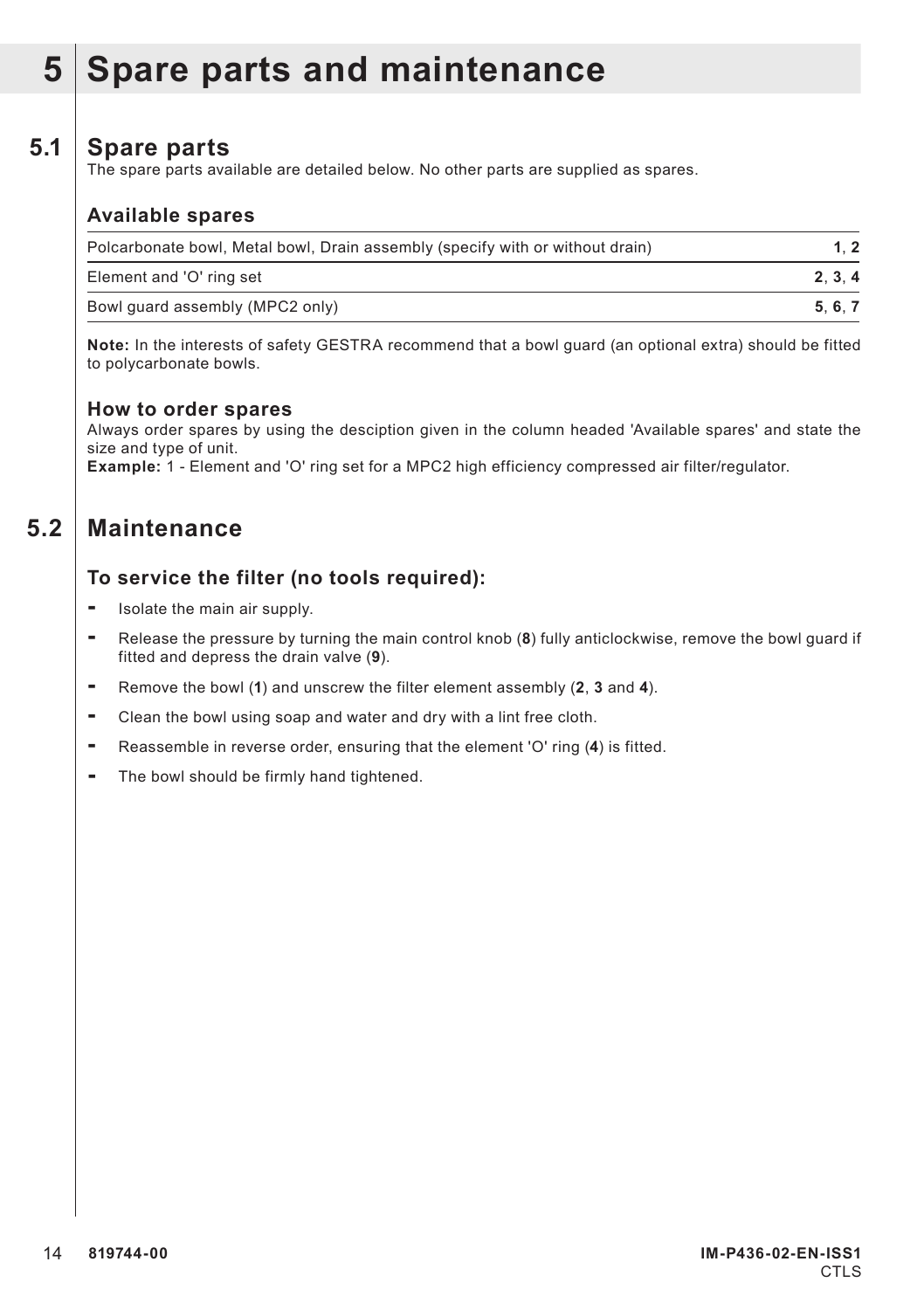